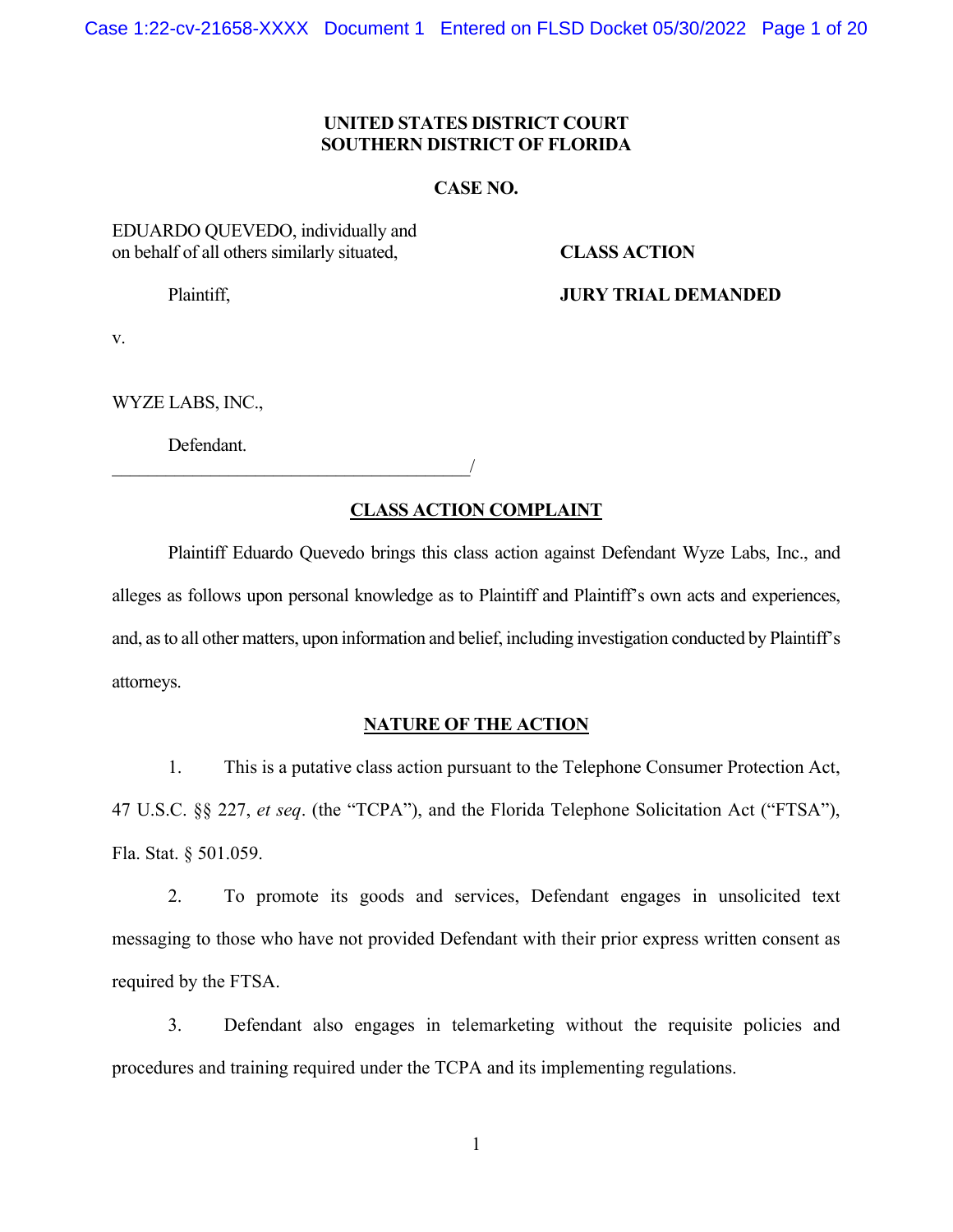4. Defendant's telephonic sales calls have caused Plaintiff and the Class members harm, including violations of their statutory rights, statutory damages, annoyance, nuisance, and invasion of their privacy.

5. Through this action, Plaintiff seeks an injunction and statutory damages on behalf of himself and the Class members, as defined below, and any other available legal or equitable remedies resulting from the unlawful actions of Defendant.

#### **PARTIES**

6. Plaintiff is, and at all times relevant hereto was, a citizen and resident of Miami-Dade County, Florida.

7. Plaintiff is, and at all times relevant hereto was, an individual and a "called party" as defined by Fla. Stat.  $\S 501.059(1)(a)$  in that he was the regular user of cellular telephone number that received Defendant's telephonic sales calls.

8. Defendant is, and at all times relevant hereto was, a foreign corporation and a "telephone solicitor" as defined by Fla. Stat. § 501.059(f).

## **JURISDICTION AND VENUE**

9. This Court has federal question subject matter jurisdiction over Plaintiff's TCPA claims pursuant to 28 U.S.C. § 1331.

10. This Court has supplemental jurisdiction over Plaintiff's FTSA claims pursuant to 28 U.S.C. § 1367.

11. Defendant is subject to personal jurisdiction in Florida because this suit arises out of and relates to Defendant's contacts with this state. Defendant initiated and directed telemarketing and/or advertising text messages into Florida. Specifically, Defendant initiated and directed the transmission of unsolicited advertisement or telemarketing text messages to Plaintiff's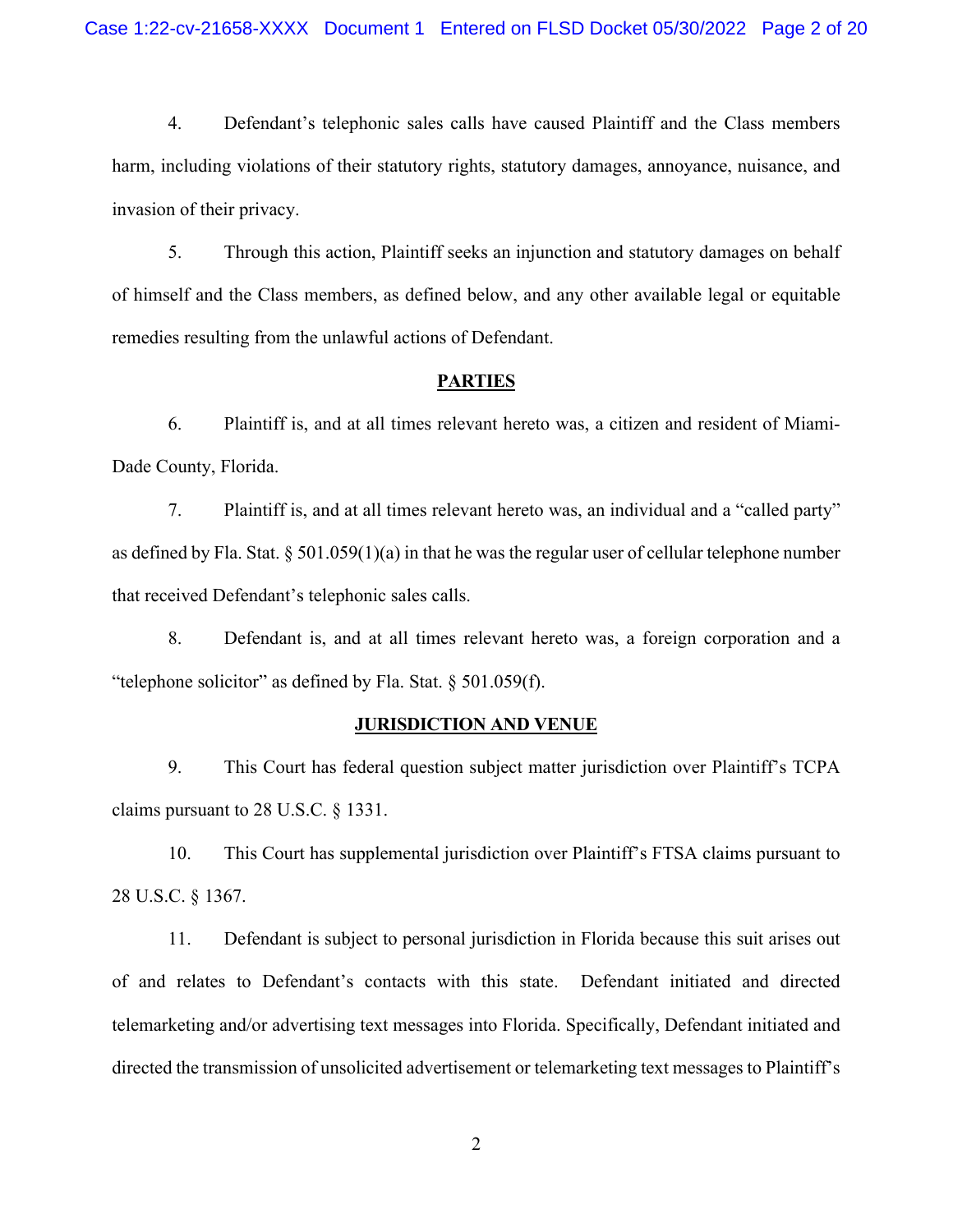cellular telephone number to sell goods, services or products in Florida. Plaintiff's telephone number has an area code that specifically coincides with locations in Florida, and Plaintiff received such messages while residing in and physically present in Florida.

12. Venue is proper in this District pursuant to 28 U.S.C. §§ 1391(b) and (c) because Defendant is deemed to reside in any judicial district in which it is subject to personal jurisdiction, and because a substantial part of the events or omissions giving rise to the claim occurred in this **District** 

# **FACTS**

13. Commencing in on or about March 4, 2022, Defendant sent telephonic sales call to Plaintiff's cellular telephone number, including the following:

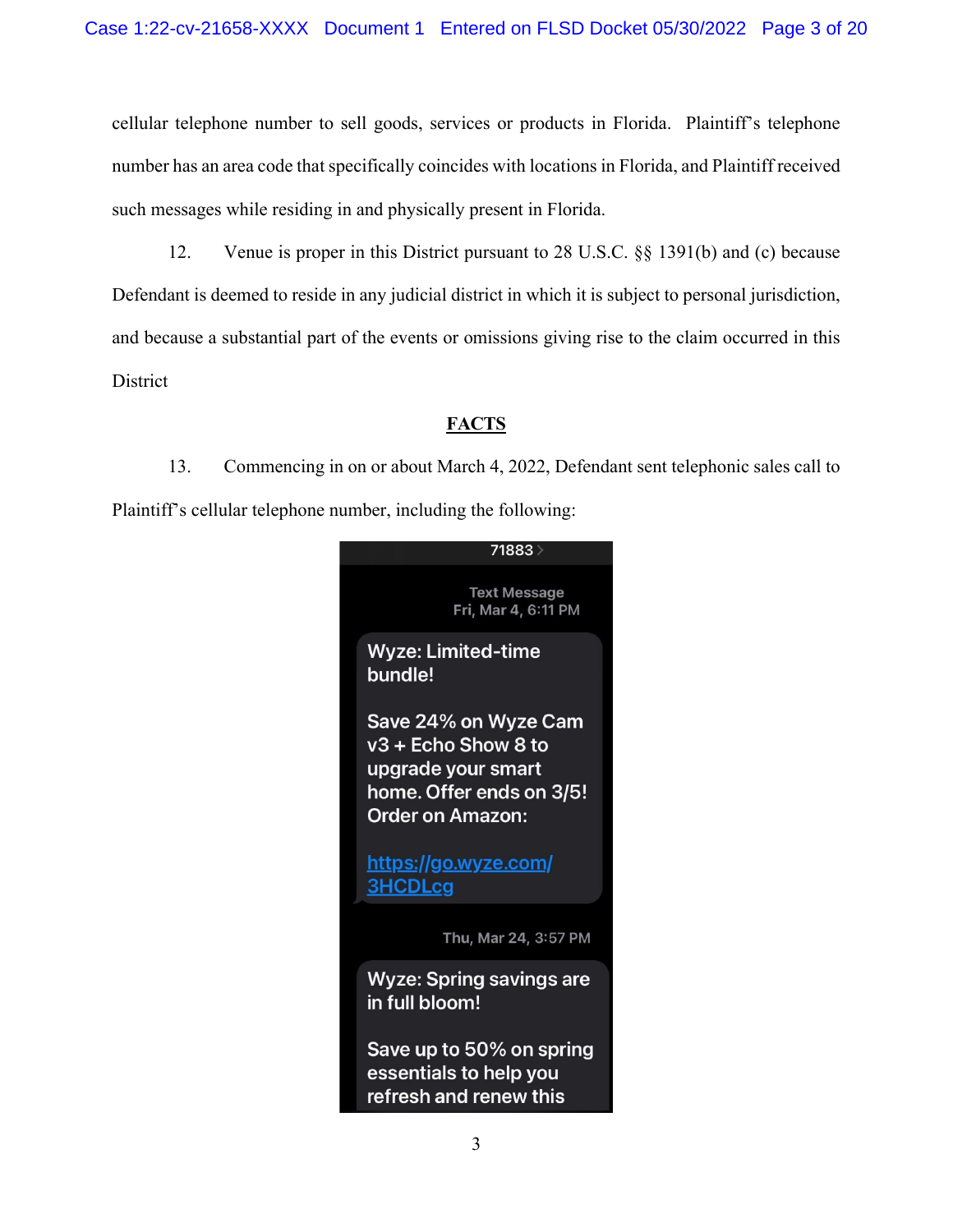## 71883 >

Thu, Mar 24, 3:57 PM

**Wyze: Spring savings are** in full bloom!

Save up to 50% on spring essentials to help you refresh and renew this season. Shop now >> https://go.wyze.com/ 3ujb6nO

Fri, Apr 15, 7:07 PM

**Wyze Video Doorbell Pro** is \$10 off!

**CNET named it "Best** wireless video doorbell" and it's going fast. Shop  $now \ge$ https://go.wyze.com/ 3pU2geW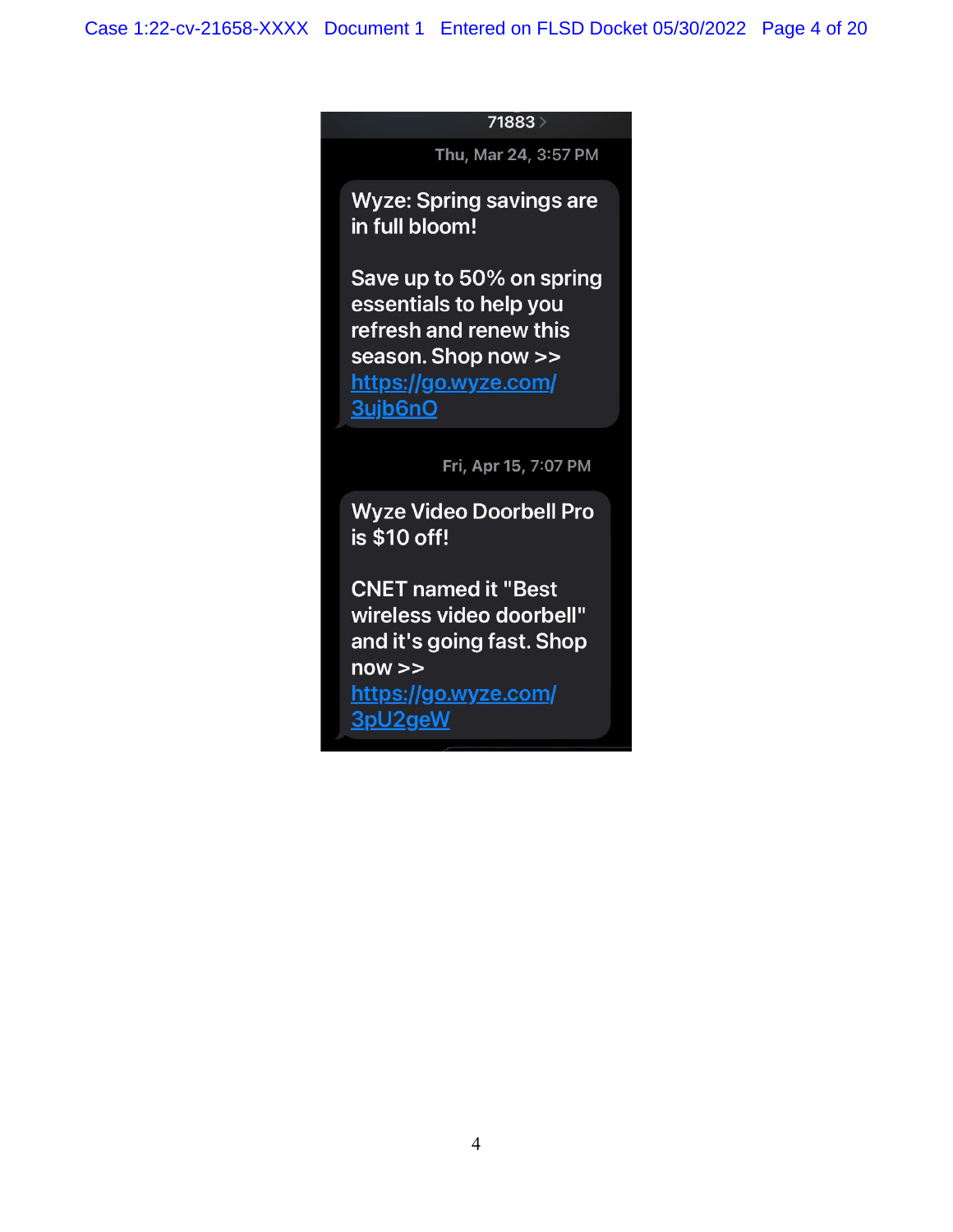# 71883

Fri, Apr 29, 12:30 AM

**New! Upgrade to a** smarter garage.

See, hear, and control your garage from anywhere with the Wyze **Garage Door Controller.** 

Shop now  $\gg$  https:// bit.ly/3vONMz5

Wed, May 11, 6:25 PM

**Wyze: IN STOCK - Rapid** COVID-19 test kits are 2 for \$7.99. Keep gatherings safe & selftest at home.

Order now >> https:// go.wyze.com/3wdKOVa

14. As demonstrated by the above screenshots, the purpose of Defendant's telephonic sales call was to solicit the sale of consumer goods and/or services.

15. As demonstrated by the above screenshots, when it sent its text message solicitations to Plaintiff, Defendant failed to identify (1) the name of the individual caller; (2) the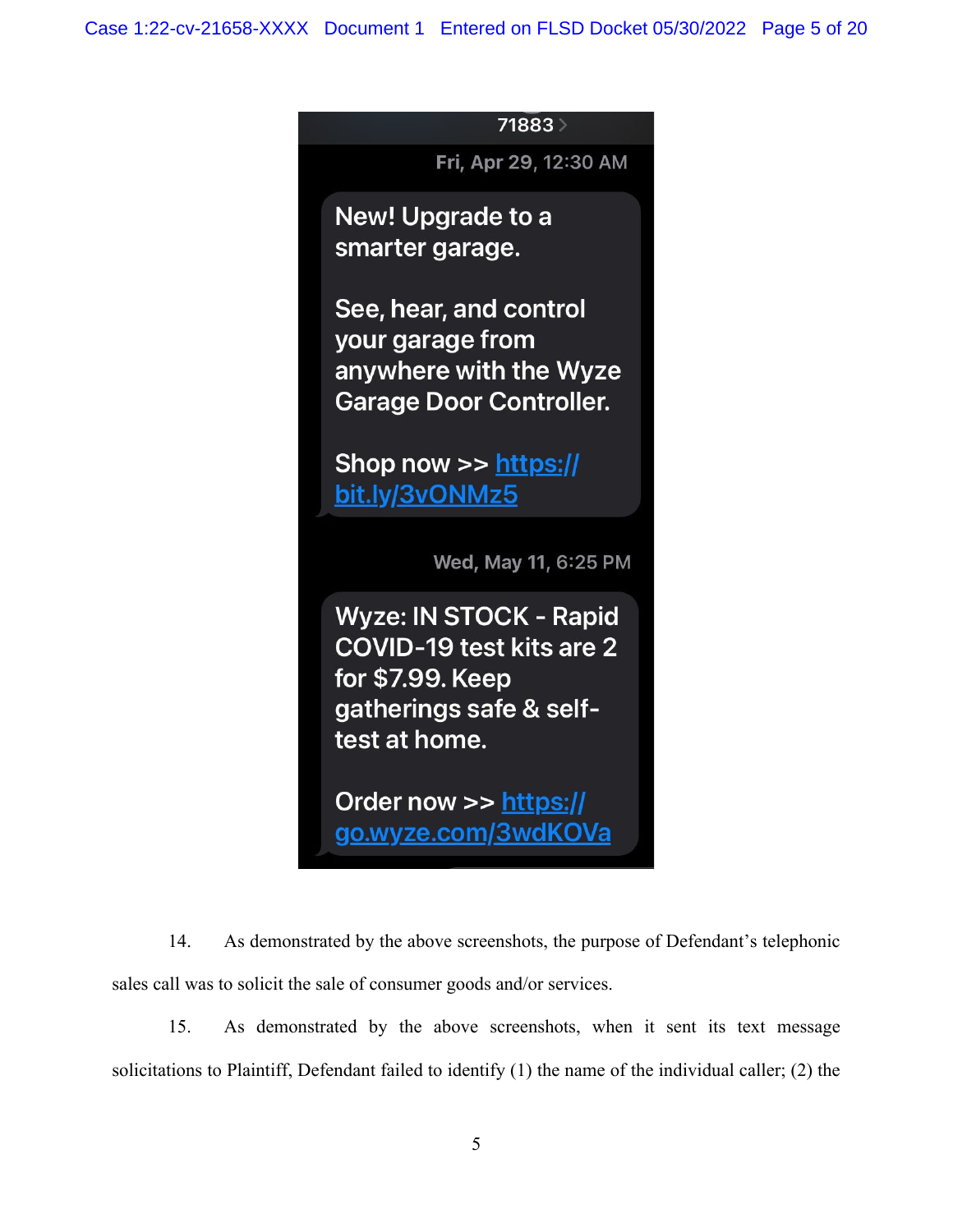#### Case 1:22-cv-21658-XXXX Document 1 Entered on FLSD Docket 05/30/2022 Page 6 of 20

name of the legal entity on whose behalf the call was being made; and (3) a telephone number or address at which Defendant may be contacted.

16. Plaintiff is the regular user of the telephone number that received the above telephonic sales calls.

17. Plaintiff utilizes his cellular telephone number for personal purposes and the number is Plaintiff's residential telephone line.

18. Plaintiff was in Florida when he received the above text message call, and Defendant's violative conduct occurred in substantial part in Florida.

19. Upon information and belief, Defendant maintains and/or has access to outbound transmission reports for all text messages sent advertising/promoting its services and goods. These reports show the dates, times, target telephone numbers, and content of each message sent to Plaintiff and the Class members.

20. As demonstrated by the text message screenshots above, Defendant did not provide Plaintiff and the Class members with instructions on how to opt-out of future text messages by, for example, advising them that they could text "Stop" to get the messages to stop, which is a standard requirement outlined in the Principles and Best Practices manual published by CTIA, the trade association that represents every major wireless carrier in the country. *See* 190719-CTIA-Messaging-Principles-and-Best-Practices-FINAL.pdf at 15 ("Message Senders should state in the message how and what words effect an opt-out. Standardized 'STOP' wording should be used for opt-out instructions, however opt-out requests with normal language (i.e., stop, end, unsubscribe, cancel, quit, 'please opt me out') should also be read and acted upon by a Message Sender except where a specific word can result in unintentional opt-out. The validity of a Consumer opt-out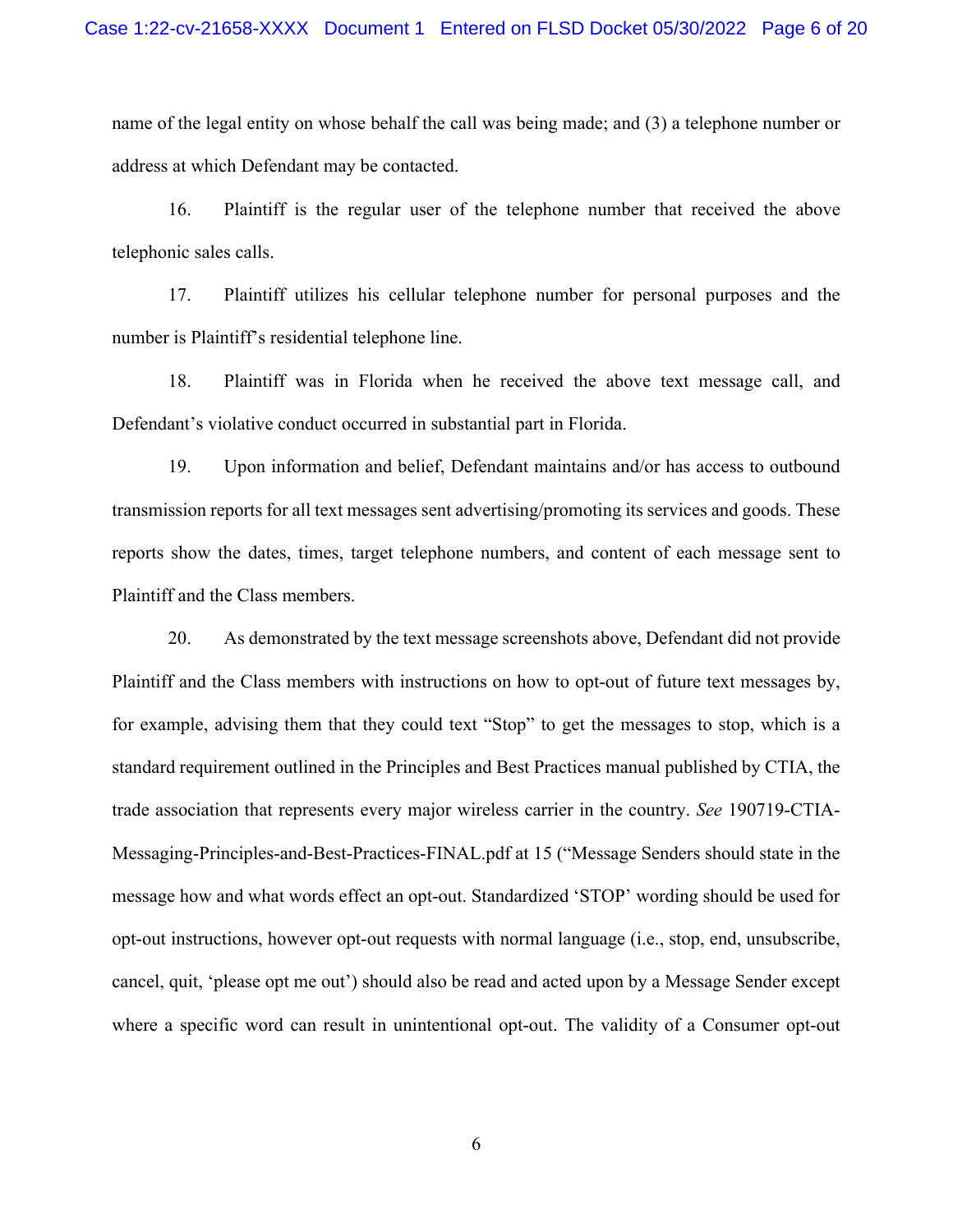should not be impacted by any de minimis variances in the Consumer opt-out response, such as capitalization, punctuation, or any letter-case sensitivities.").

21. Defendant's failure to provide opt-out instructions to Plaintiff and the Class members is indicative of Defendant's failure to 1) maintain written policies and procedures regarding its text messaging marketing; (2) provide training to its personnel engaged in telemarketing; and (3) maintain a standalone do-not-call list.

22. To transmit the above telephonic sales text message call, Defendant utilized a computer software system that automatically selected and dialed Plaintiff's and the Class members' telephone numbers.

23. The number used by Defendant to transmit the subject text message solicitations (71883) is known as a "short code." Short codes are short digit sequences, shorter than telephone numbers, that are used to address messages in the Multimedia Messaging System and short message service systems of mobile network operators.

24. Text messages using a short code can only be sent using a computer, and cannot be sent using a standard telephone.

25. The impersonal and generic nature of Defendant's text message and the fact that it originated from a short-code demonstrates that Defendant utilized a computer software system that automatically selected and dialed Plaintiff's and the Class members' telephone numbers.

26. To send the text messages, Defendant used a messaging platform (the "Platform"), which permitted Defendant to transmit blasts of text messages automatically and without any human involvement. The Platform automatically made a series of calls to Plaintiff's and the Class members' stored telephone numbers with no human involvement after the series of calls were initiated utilizing the Platform.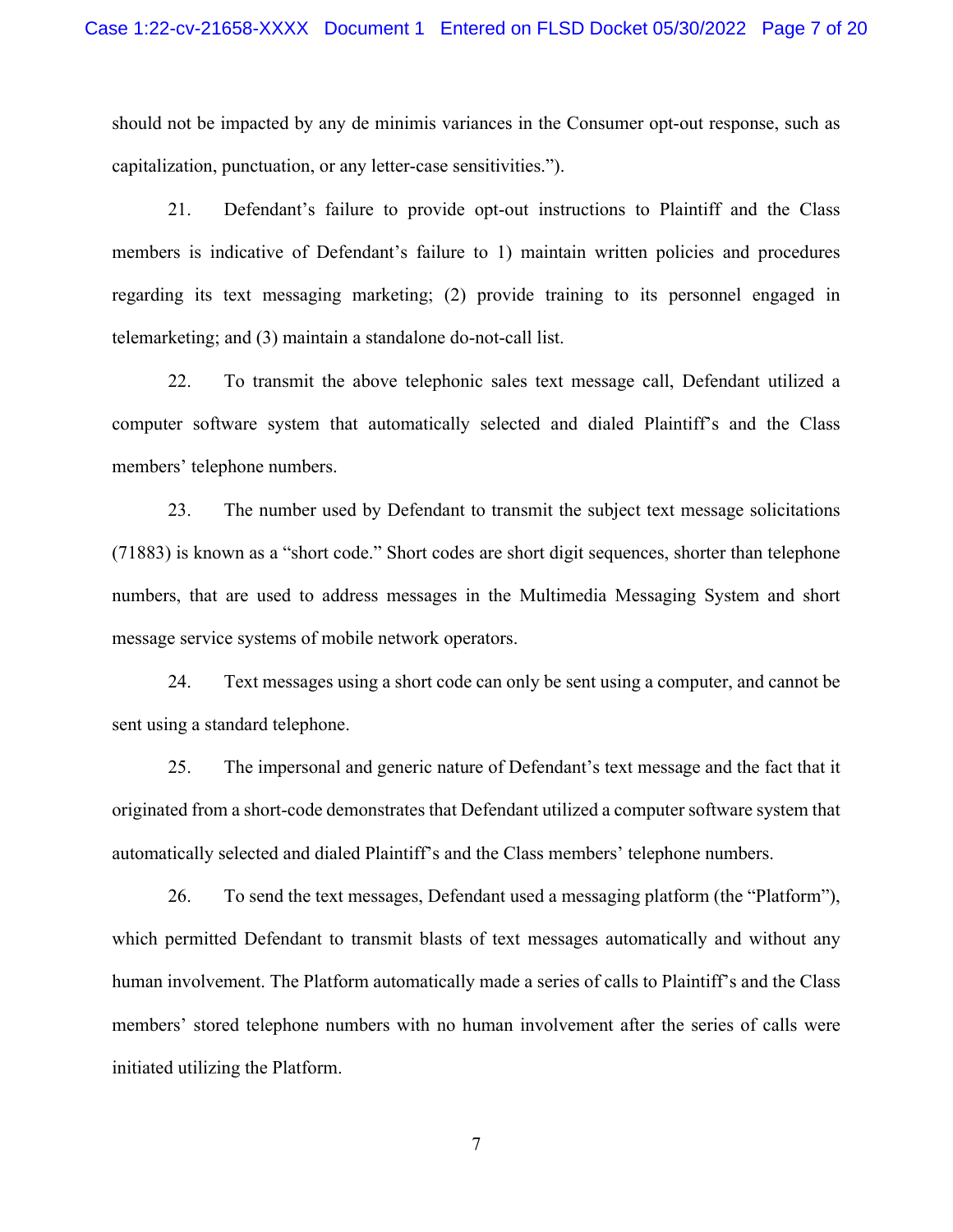27. Defendant was not required to and did not need to utilize the Platform to send messages to Plaintiff and the Class members. Instead, Defendant opted to use the Platform to maximize the reach of its text message advertisements at a nominal cost to Defendant.

28. Defendant would be able to conduct its business operations without sending automated text messages to consumers.

29. Defendant would be able to send automated text messages to consumers, and in compliance with the FTSA, by securing the proper consent from consumers prior to sending text messages.

30. Defendant would be able to send text messages to consumers without consent by utilizing a non-automated text messaging system.

31. Accordingly, it is not impossible for Defendant to comply with the FTSA in the context of transmitting text messages.

32. The burden and cost to Defendant of securing consent from consumers that complies with the FTSA is nominal.

33. Compliance with the FTSA will not result in Defendant having to cease its business operations.

34. Compliance with the FTSA will not result in Defendant having the alter the prices of any goods or services it provides in the marketplace.

35. Compliance with the FTSA will not force Defendant to seek regulatory approval from the State of Florida before undertaking any type of commercial transaction.

36. Because a substantial part of Defendant's FTSA violations occurred in Florida, requiring Defendant's compliance with the FTSA will not have the practical effect of regulating commerce occurring wholly outside of Florida.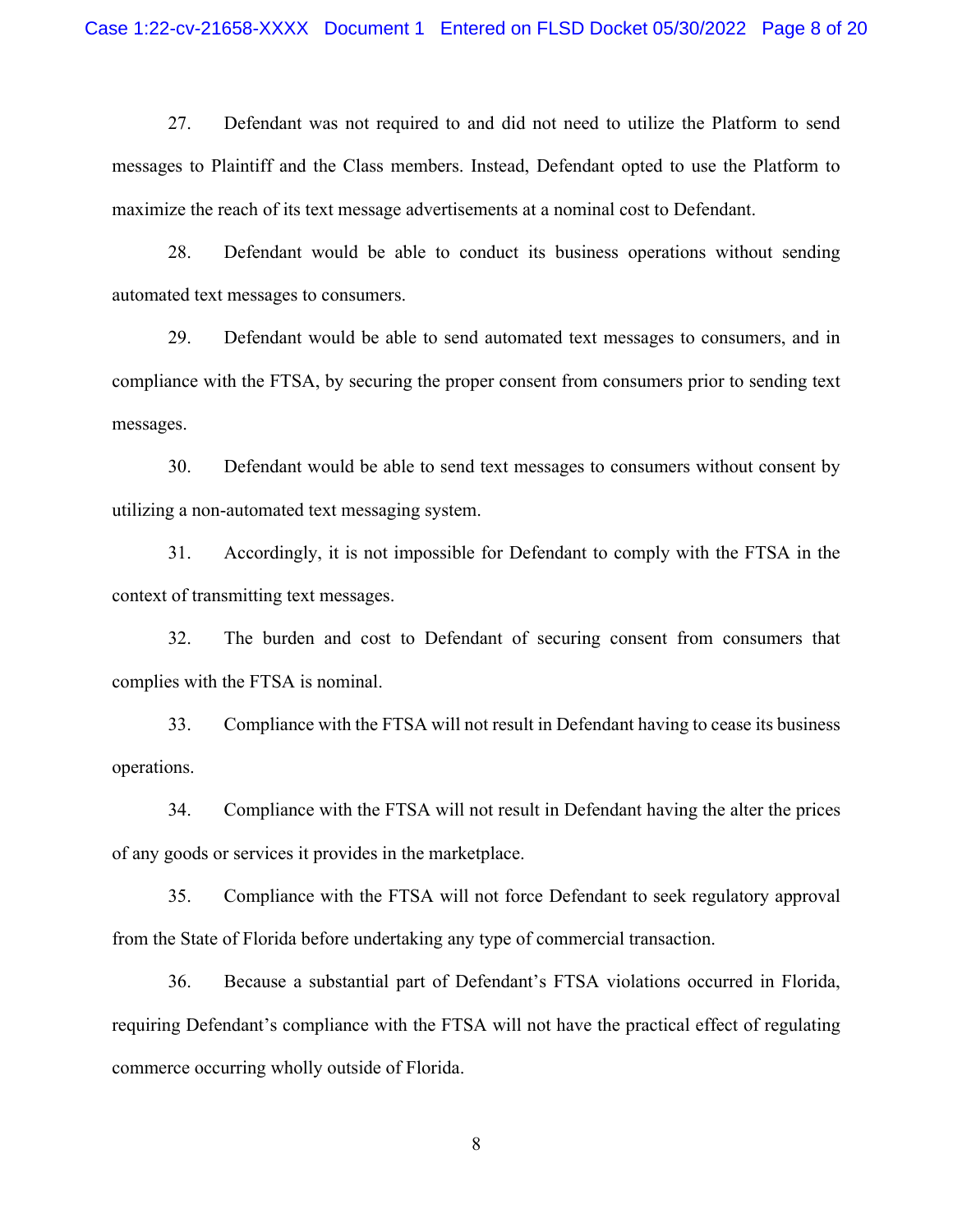37. The Platform has the capacity to select and dial numbers automatically from a list of numbers, which was in fact utilized by Defendant.

38. The Platform has the capacity to schedule the time and date for future transmission of text messages, which was in fact utilized by Defendant.

39. The Platform also has an auto-reply function that results in the automatic transmission of text messages.

40. Plaintiff never provided Defendant with express written consent authorizing Defendant to transmit telephonic sales calls to Plaintiff's cellular telephone number utilizing an automated system for the selection and dialing of telephone numbers.

41. More specifically, Plaintiff never signed any type of authorization permitting or allowing the placement of a telephonic sales call by text message using an automated system for the selection and dialing of telephone numbers.

42. Since July 1, 2021, on information and belief, Defendant sent at least 50 text message solicitations to as many consumers in Florida.

43. Defendant's failure to (1) maintain the required written policies and procedures, (2) provide training to its personnel engaged in telemarketing, (3) maintain a standalone do-not-call list, (4) provide Plaintiff and the Class members with instructions on how to opt out of Defendant's text message solicitations, (5) identify the individual caller, (6) identify the legal name of the entity calling, and (7) identify a telephone number or address at which the caller may be contacted, caused Plaintiff and the Class members harm, including because they had no idea how to stop Defendant's unsolicited text message calls or who to contact to get the messages to stop.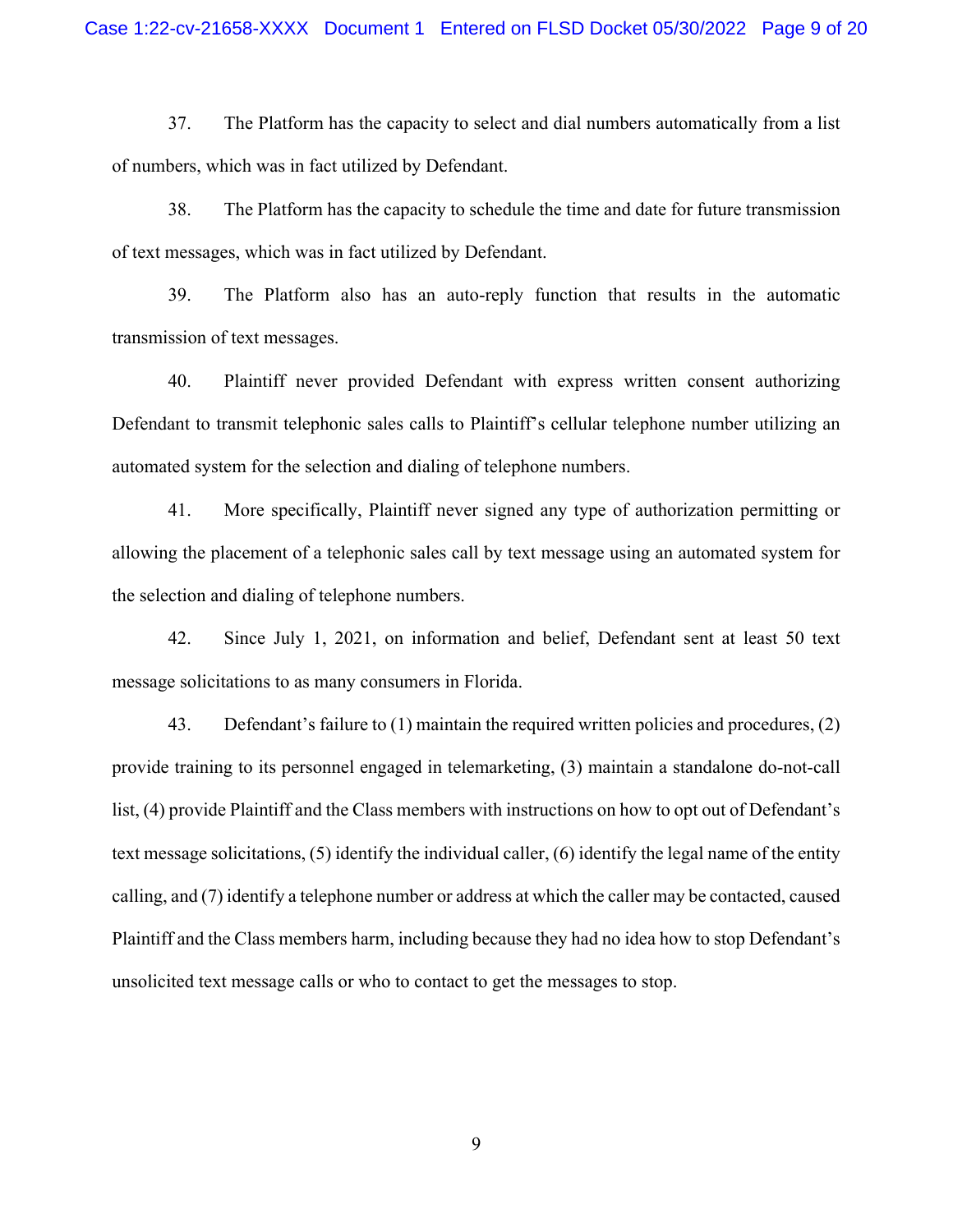44. Defendant's telephonic sales calls caused Plaintiff and the Class members harm,

including statutory damages, inconvenience, invasion of privacy, aggravation, annoyance, and violation of their statutory privacy rights.

# **CLASS ALLEGATIONS**

# **PROPOSED CLASSES**

45. Plaintiff brings this lawsuit as a class action on behalf of himself individually and

on behalf of all other similarly situated persons as a class action pursuant to Federal Rule of Civil

Procedure 23. The Classes that Plaintiff seeks to represent are defined as:

**IDNC Class**: **All persons within the United States who, within the four years prior to the filing of this Complaint through the date of class certification, (1) received two or more text messages within any 12-month period, (2) regarding Defendant's property, goods, and/or services, (3) to said person's residential telephone number.**

**FTSA Class**: **All persons in Florida who, (1) were sent a telephonic sales call regarding Defendant's property, goods, and/or services, (2) using the same equipment or type of equipment utilized to call Plaintiff.** 

**Seller Identification Class: All persons within the United States who, within the four years prior to the filing of this Complaint through the date of class certification, (1) received two or more text messages within any 12-month period, (2) regarding Defendant's property, goods, and/or services, (3) to said person's residential telephone number, (4) that did not disclose the name of the individual caller, the name of the person or entity on whose behalf the call is being made, or a telephone number or address at which the person or entity may be contacted.** 

46. Defendant and its employees or agents are excluded from the Class.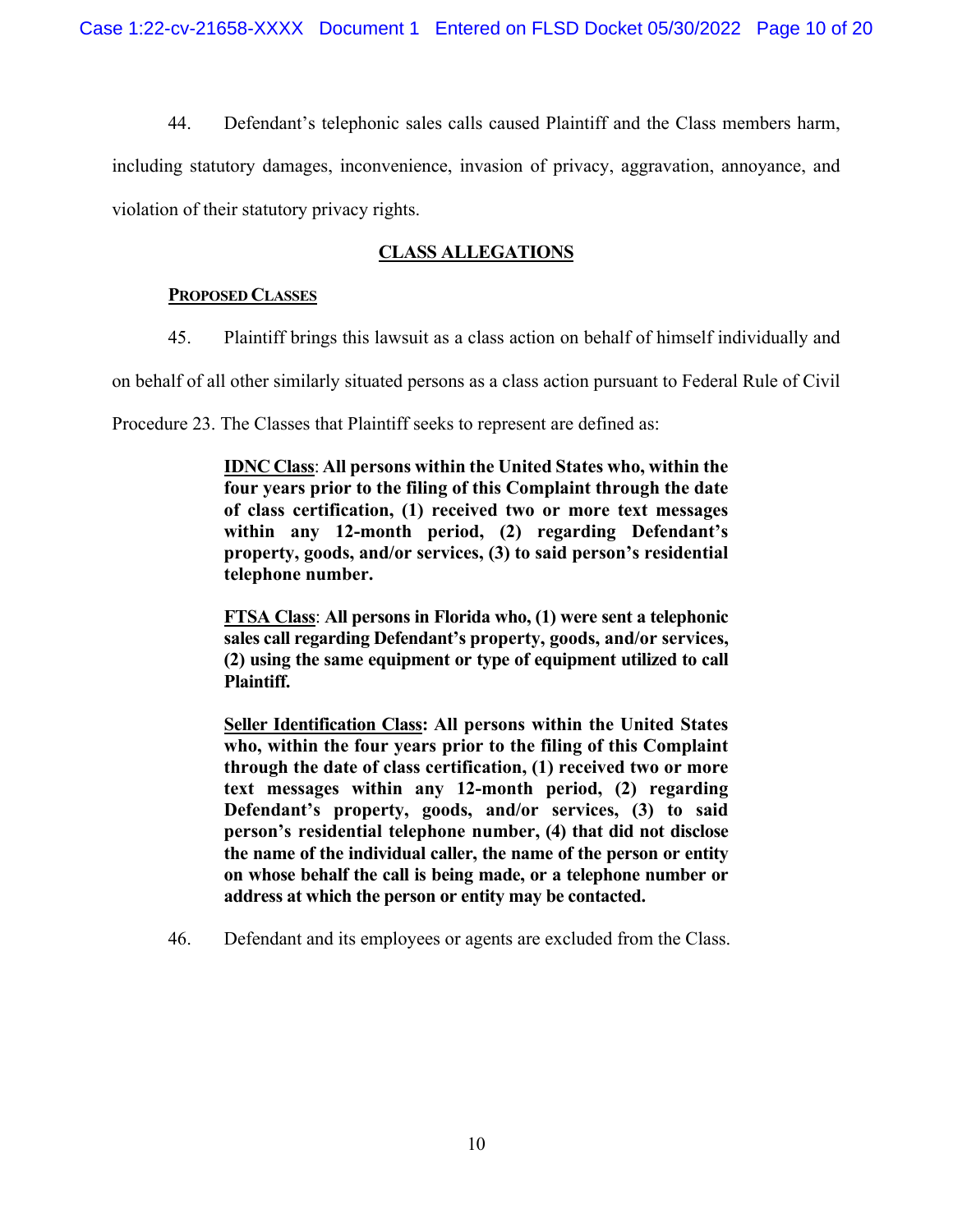#### **NUMEROSITY**

47. Upon information and belief, Defendant has placed telephonic sales calls to telephone numbers belonging to at least 50 persons. The members of the Class, therefore, are believed to be so numerous that joinder of all members is impracticable.

48. The exact number and identities of the Class members are unknown at this time and can be ascertained only through discovery. Identification of the Class members is a matter capable of ministerial determination from Defendant's call records.

#### **COMMON QUESTIONS OF LAW AND FACT**

49. There are numerous questions of law and fact common to the Classes which predominate over any questions affecting only individual members of the Classes. Among the questions of law and fact common to the Class are:

- (a) Whether Defendant initiated telephonic sales calls to Plaintiff and the Class members;
- (b) Whether Defendant can meet its burden of showing that it had prior express written consent to make such calls;
- (c) Whether Defendants maintain an internal do-not-call list and instruct their employees on how to use the list; and
- (d) Whether Defendant is liable for damages, and the amount of such damages.

50. The common questions in this case are capable of having common answers. If Plaintiff's claim that Defendant routinely transmits telephonic sales calls without prior express written consent is accurate, Plaintiff and the Class members will have identical claims capable of being efficiently adjudicated and administered in this case.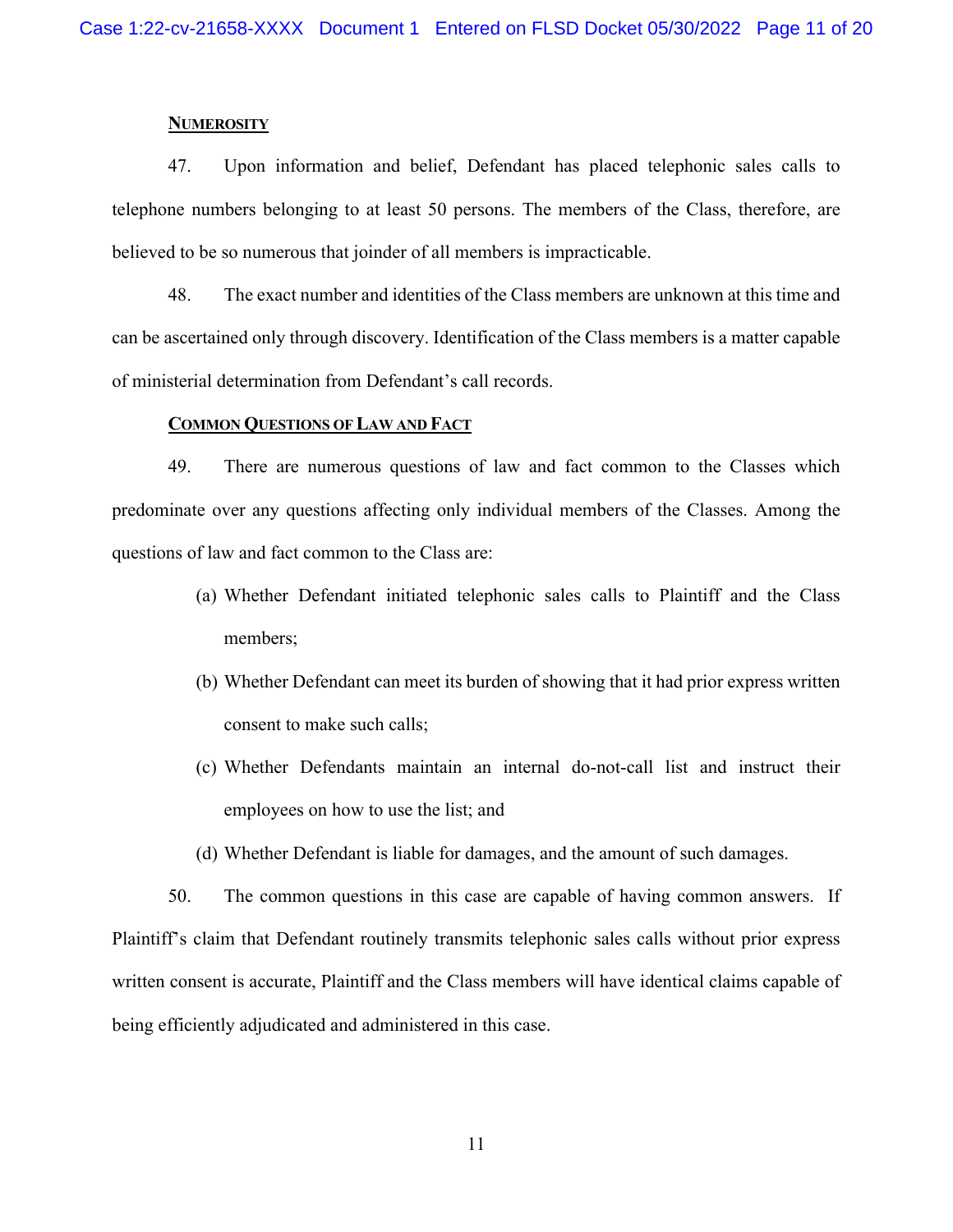#### **TYPICALITY**

51. Plaintiff's claims are typical of the claims of the Class members, as they are all based on the same factual and legal theories.

#### **PROTECTING THE INTERESTS OF THE CLASS MEMBERS**

52. Plaintiff is a representative who will fully and adequately assert and protect the interests of the Class and has retained competent counsel. Accordingly, Plaintiff is an adequate representative and will fairly and adequately protect the interests of the Class.

### **SUPERIORITY**

53. A class action is superior to all other available methods for the fair and efficient adjudication of this lawsuit because individual litigation of the claims of all members of the Class is economically unfeasible and procedurally impracticable. While the aggregate damages sustained by the Class are in the millions of dollars, the individual damages incurred by each member of the Class resulting from Defendant's wrongful conduct are too small to warrant the expense of individual lawsuits. The likelihood of individual Class members prosecuting their own separate claims is remote, and, even if every member of the Class could afford individual litigation, the court system would be unduly burdened by individual litigation of such cases.

54. The prosecution of separate actions by members of the Class would create a risk of establishing inconsistent rulings and/or incompatible standards of conduct for Defendant. For example, one court might enjoin Defendant from performing the challenged acts, whereas another may not. Additionally, individual actions may be dispositive of the interests of the Class, although certain class members are not parties to such actions.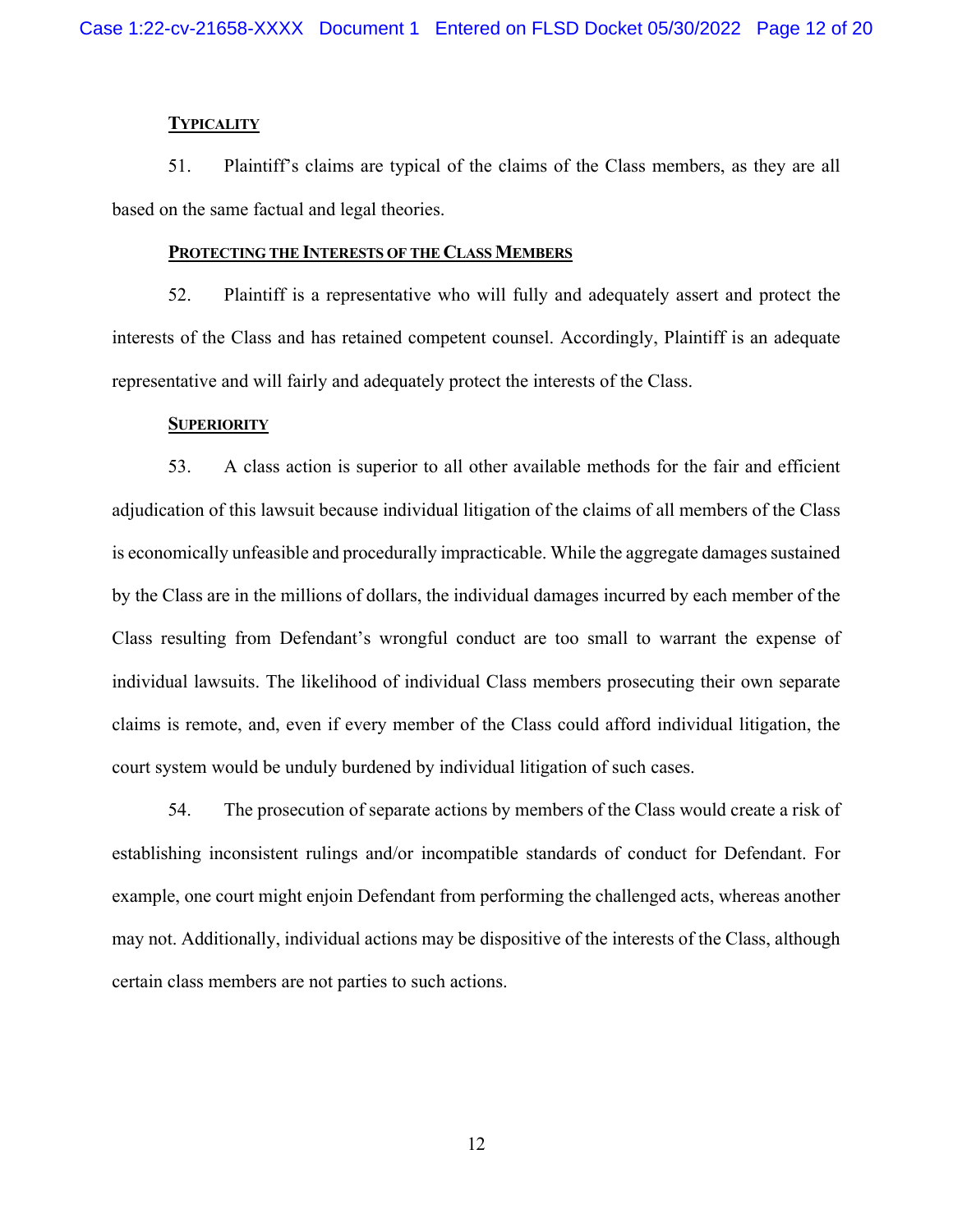# **COUNT I VIOLATION OF FLA. STAT. § 501.059 (On Behalf of Plaintiff and the FTSA Class)**

55. Plaintiff re-alleges and incorporates the foregoing allegations as if fully set forth herein.

56. It is a violation of the FTSA to "make or knowingly allow a telephonic sales call to be made if such call involves an automated system for the selection or dialing of telephone numbers or the playing of a recorded message when a connection is completed to a number called without the prior express written consent of the called party." Fla. Stat.  $\S 501.059(8)(a)$ .

57. A "telephonic sales call" is defined as a "telephone call, text message, or voicemail transmission to a consumer for the purpose of soliciting a sale of any consumer goods or services, soliciting an extension of credit for consumer goods or services, or obtaining information that will or may be used for the direct solicitation of a sale of consumer goods or services or an extension of credit for such purposes." Fla. Stat. § 501.059(1)(i).

- 58. "Prior express written consent" means an agreement in writing that:
	- 1. Bears the signature of the called party;
	- 2. Clearly authorizes the person making or allowing the placement of a telephonic sales call by telephone call, text message, or voicemail transmission to deliver or cause to be delivered to the called party a telephonic sales call using an automated system for the selection or dialing of telephone numbers, the playing of a recorded message when a connection is completed to a number called, or the transmission of a prerecorded voicemail;
	- 3. Includes the telephone number to which the signatory authorizes a telephonic sales call to be delivered; and
	- 4. Includes a clear and conspicuous disclosure informing the called party that:
		- a. By executing the agreement, the called party authorizes the person making or allowing the placement of a telephonic sales call to deliver or cause to be delivered a telephonic sales call to the called party using an automated system for the selection or dialing of telephone numbers or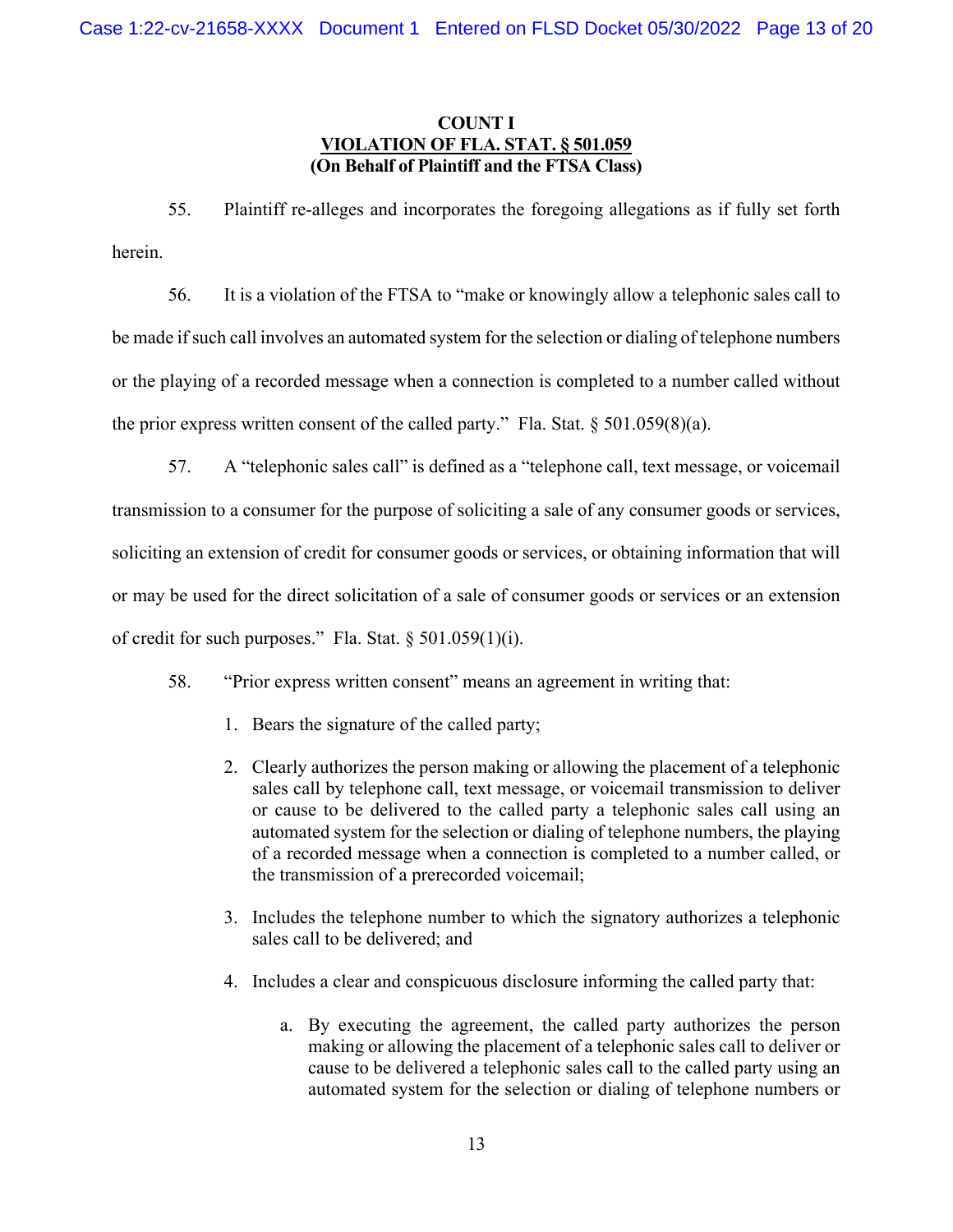the playing of a recorded message when a connection is completed to a number called; and

b. He or she is not required to directly or indirectly sign the written agreement or to agree to enter into such an agreement as a condition of purchasing any property, goods, or services.

Fla. Stat. § 501.059(1)(g).

59. Defendant failed to secure prior express written consent from Plaintiff and the Class members.

60. In violation of the FTSA, Defendant made and/or knowingly allowed telephonic sales calls to be made to Plaintiff and the Class members without Plaintiff's and the Class members' prior express written consent.

61. Defendant made and/or knowingly allowed the telephonic sales calls to Plaintiff and the Class members to be made utilizing an automated system for the selection and dialing of telephone numbers.

62. As a result of Defendant's conduct, and pursuant to  $\S 501.059(10)(a)$  of the FTSA, Plaintiff and Class members were harmed and are each entitled to a minimum of \$500.00 in damages for each violation. Plaintiff and the Class members are also entitled to an injunction against future calls. *Id*.

63. Plaintiff requests for this Court to enter an Order granting the relief outlined in the Prayer for Relief below.

# **COUNT II Violations of 47 U.S.C. § 227(c) and 47 C.F.R. § 64.1200(d) (On Behalf of Plaintiff and the IDNC Class)**

64. Plaintiff re-alleges and incorporates the allegations set forth in paragraphs 1 through 54 as if fully set forth herein.

65. In pertinent part, 47 C.F.R. § 64.1200(d) provides: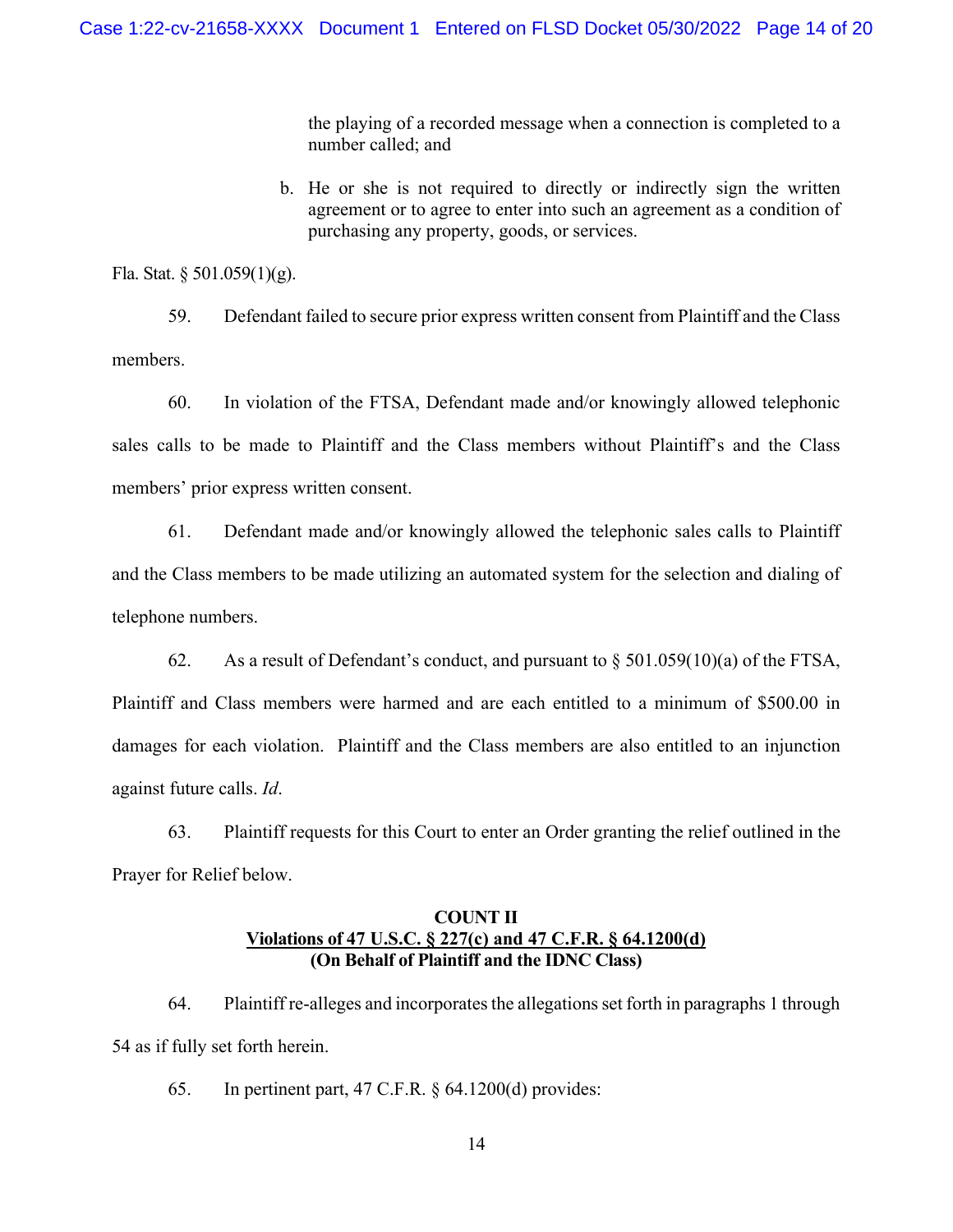No person or entity shall initiate any call for telemarketing purposes to a residential telephone subscriber unless such person or entity has instituted procedures for maintaining a list of persons who request not to receive telemarketing calls made by or on behalf of that person or entity. The procedures instituted must meet the following minimum standards:

(1) *Written policy*. Persons or entities making calls for telemarketing purposes must have a written policy, available upon demand, for maintaining a do-not-call list.

(2) *Training of personnel engaged in telemarketing*. Personnel engaged in any aspect of telemarketing must be informed and trained in the existence and use of the do-not-call list.

(3) *Recording, disclosure of do-not-call requests.* If a person or entity making a call for telemarketing purposes (or on whose behalf such a call is made) receives a request from a residential telephone subscriber not to receive calls from that person or entity, the person or entity must record the request and place the subscriber's name, if provided, and telephone number on the do-not-call list at the time the request is made. Persons or entities making calls for telemarketing purposes (or on whose behalf such calls are made) must honor a residential subscriber's do-not-call request within a reasonable time from the date such request is made. This period may not exceed thirty days from the date of such request. If such requests are recorded or maintained by a party other than the person or entity on whose behalf the telemarketing call is made, the person or entity on whose behalf the telemarketing call is made will be liable for any failures to honor the do-not-call request. A person or entity making a call for telemarketing purposes must obtain a consumer's prior express permission to share or forward the consumer's request not to be called to a party other than the person or entity on whose behalf a telemarketing call is made or an affiliated entity.

66. Pursuant to 47 C.F.R § 64.1200(e), the rules set forth in 47 C.F.R. § 64.1200(d) are

applicable to any person or entity making telephone solicitations or telemarketing calls to wireless telephone numbers.

67. Defendant violated the requirements of section 64.1200(d) by failing to (1) maintain the required written policies; (2) provide training to its personnel engaged in telemarketing; and (3) maintain a standalone do-not-call list.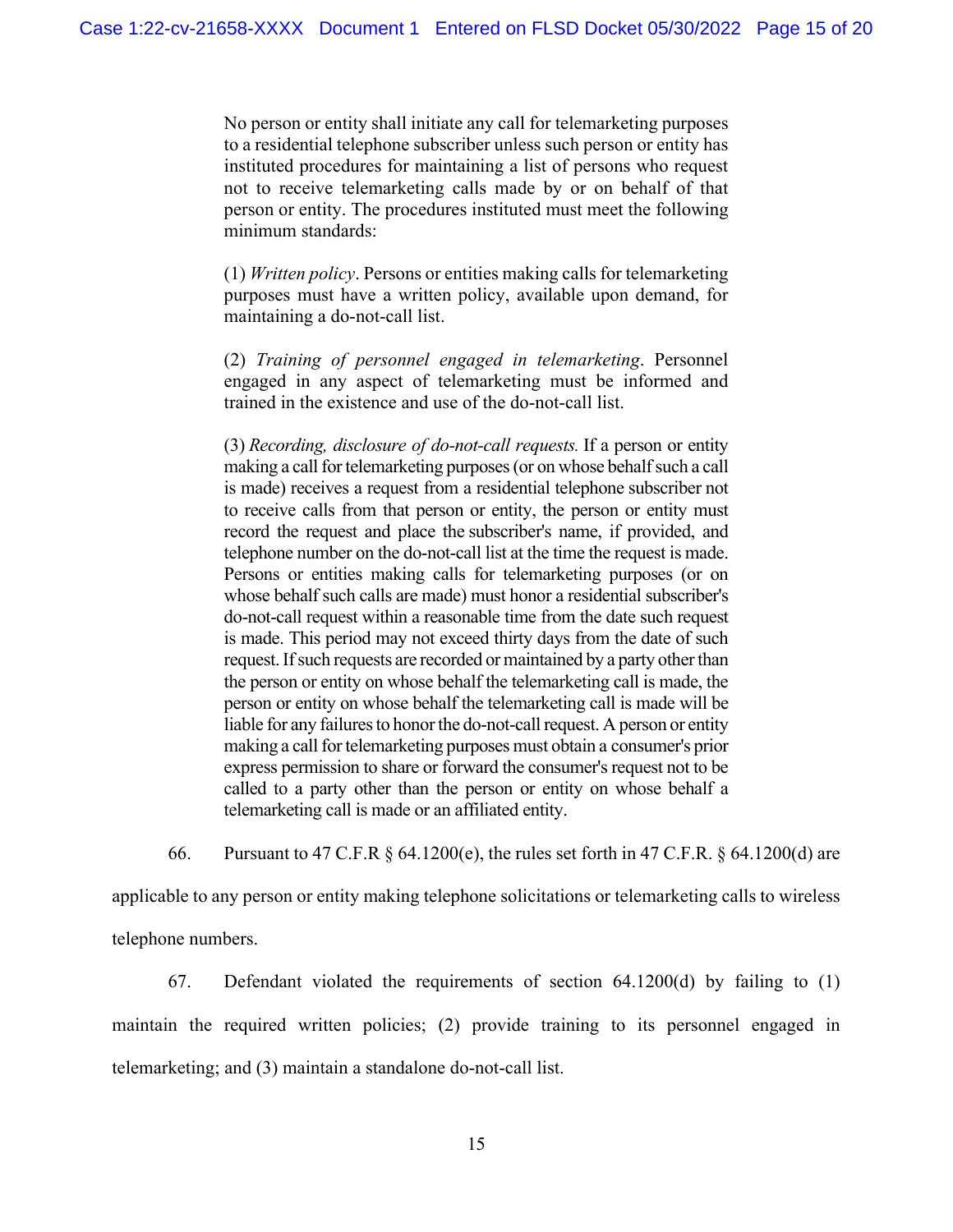68. Pursuant to section 227(c)(5) of the TCPA, Plaintiff and the IDNC Class members are entitled to an award of \$500.00 in statutory damages, for each text message sent by Defendant. To the extent Defendant's misconduct is determined to be willful and knowing, the Court should, pursuant to 47 U.S.C.  $\S$  227(c)(5), treble the amount of statutory damages recoverable by the members of the IDNC Class.

69. Plaintiff requests for this Court to enter an Order granting the relief outlined in the Prayer for Relief below.

# **COUNT III Injunctive Relief Pursuant to 47 U.S.C. § 227(c) and 47 C.F.R. § 64.1200(d) (On Behalf of Plaintiff and the IDNC Class)**

70. Plaintiff re-alleges and incorporates the allegations set forth in paragraphs 1 through 54 as if fully set forth herein.

71. Pursuant to section  $227(c)(5)(A)$ , Plaintiff seeks injunctive relief prohibiting Defendant's unlawful conduct in the future to protect Plaintiff and the IDNC Class members from Defendant's unsolicited calls and practices.

72. Defendant's ongoing and continuing violations have caused, and in the absence of an injunction will continue to cause, harm to Plaintiff and the IDNC Class members.

73. Plaintiff and the IDNC Class members suffer irreparable harm if Defendant is permitted to continue its practice of violating 47 C.F.R. § 64.1200(d).

74. The injuries that the Plaintiff and the IDNC Class members will suffer if Defendant is not prohibited from continuing to engage in the unlawful practices described herein far outweigh the harm that Defendant will suffer if it is enjoined from continuing this conduct.

75. The public interest will be served by an injunction prohibiting Defendant from continuing to engage in the unlawful practices described herein.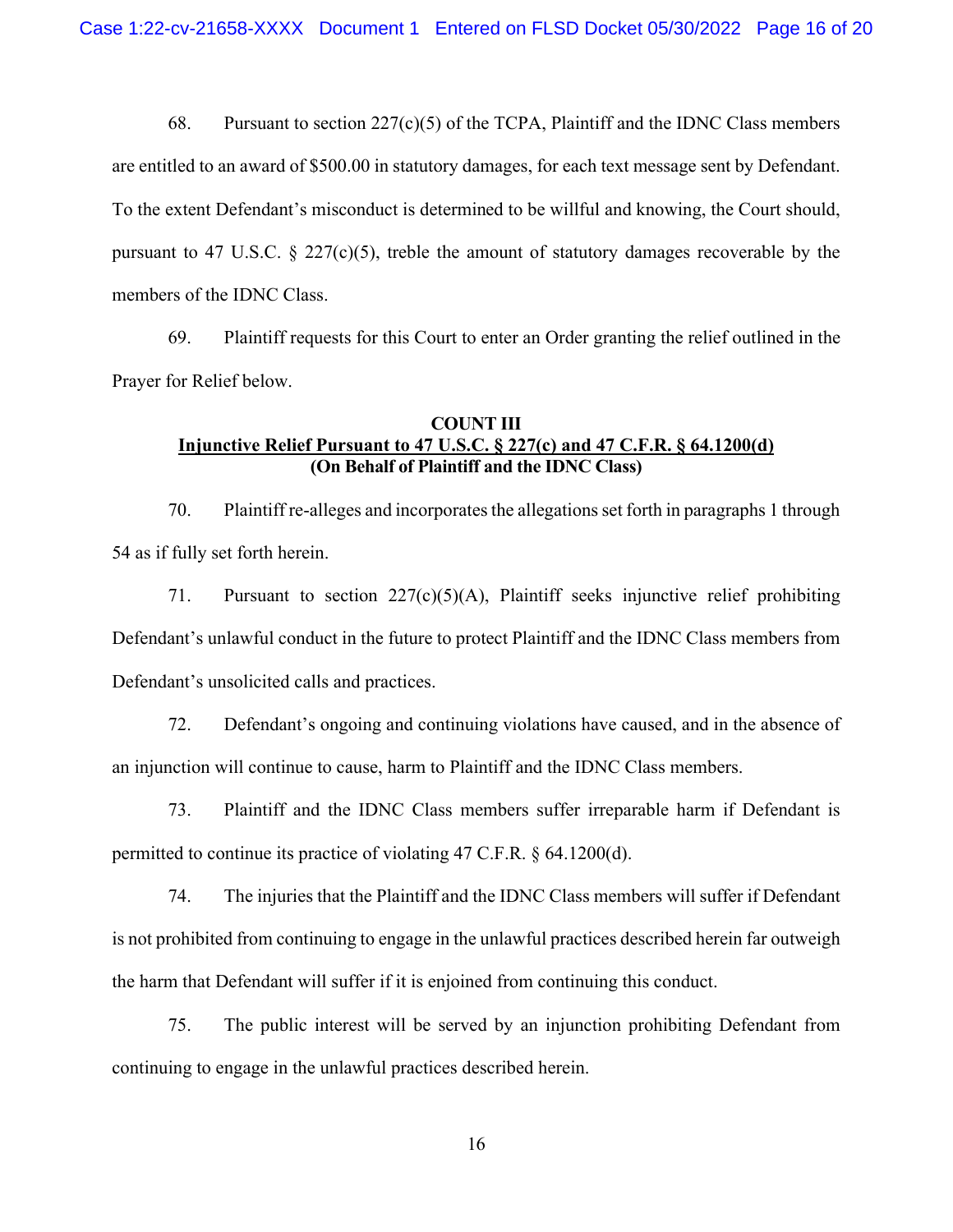76. Accordingly, Plaintiff and the IDNC Class members seek an injunction requiring Defendant to (1) implement policies and procedures as required under the TCPA and its implementing regulations; (2) honor consumer opt-out requests; (3) to implement a standalone internal do-not-call list; and (4) train its personnel on use of the list and abide by the list.

77. Plaintiff requests for this Court to enter an Order granting the relief outlined in the Prayer for Relief below.

# **COUNT IV Injunctive Relief Pursuant to Fla. Stat. § 501.059(10)(a) (On Behalf of Plaintiff and the FTSA Class)**

78. Plaintiff re-alleges and incorporates the allegations set forth in paragraphs 1 through 54 as if fully set forth herein.

79. Pursuant to section 501.059(10)(a), Plaintiff seeks injunctive relief prohibiting Defendant's unlawful conduct in the future to protect Plaintiff and the FTSA Class members from Defendant's unsolicited calls and practices.

80. Defendant's ongoing and continuing violations have caused, and in the absence of an injunction will continue to cause, harm to Plaintiff and the FTSA Class members.

81. Plaintiff and the FTSA Class members suffer irreparable harm if Defendant is permitted to continue its practice of violating the FTSA.

82. The injuries that the Plaintiff and the FTSA Class members will suffer if Defendant is not prohibited from continuing to engage in the unlawful practices described herein far outweigh the harm that Defendant will suffer if it is enjoined from continuing this conduct.

83. The public interest will be served by an injunction prohibiting Defendant from continuing to engage in the unlawful practices described herein.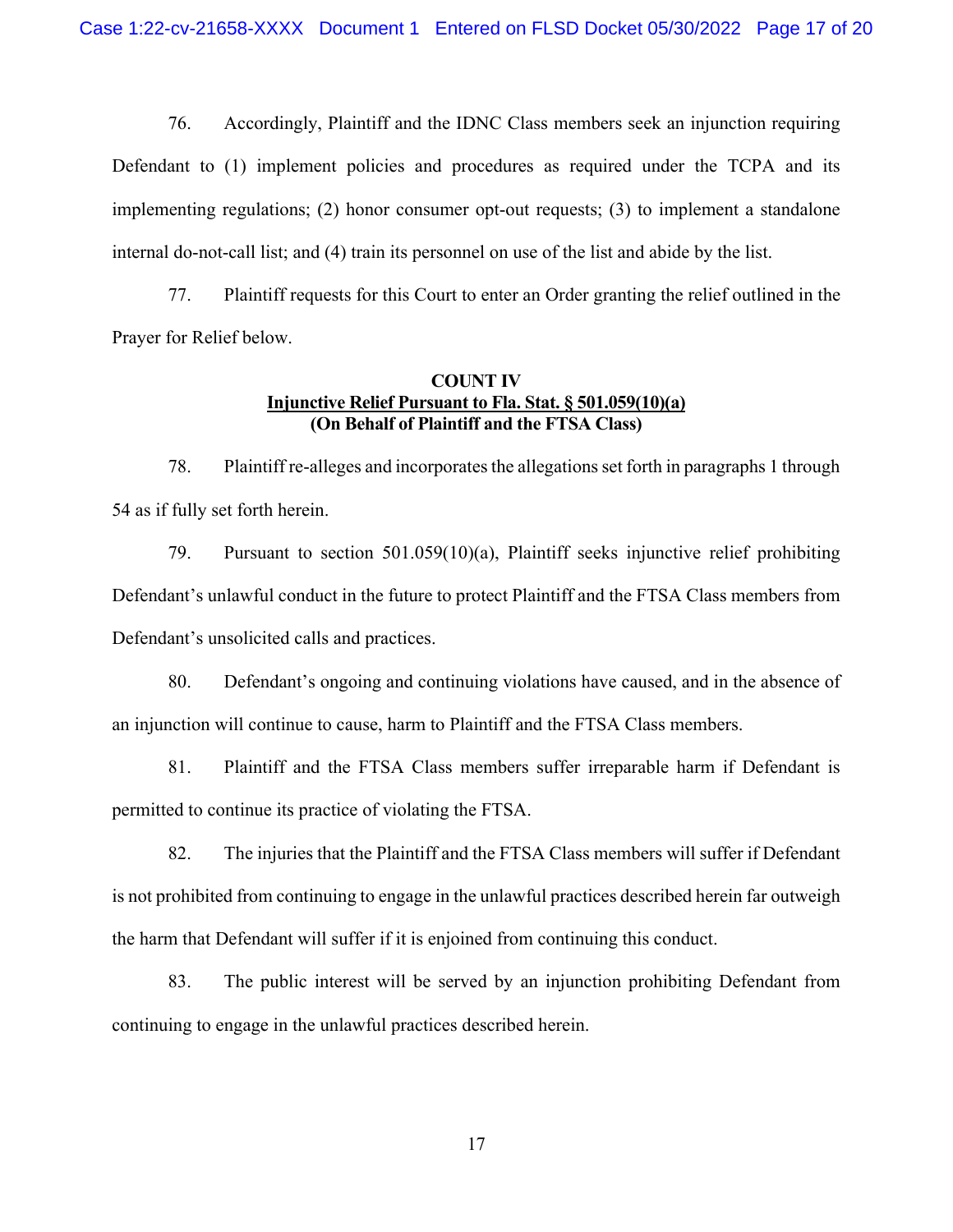84. Accordingly, Plaintiff and the FTSA Class members seek an injunction requiring

Defendant to implement policies and procedures to secure express written consent before engaging in any text message solicitations, and to follow such consent requirements.

85. Plaintiff requests for this Court to enter an Order granting the relief outlined in the Prayer for Relief below.

# **COUNT V Violations of 47 U.S.C. § 227(c) and 47 C.F.R. § 64.1200(d) (On Behalf of Plaintiff and the Seller Identification Class)**

86. Plaintiff re-alleges and incorporates the allegations set forth in paragraphs 1 through 54 as if fully set forth herein.

87. In pertinent part, 47 C.F.R. § 64.1200(d) provides:

**(4)** *Identification of sellers and telemarketers.* A person or entity making a call for telemarketing purposes must provide the called party with the name of the individual caller, the name of the person or entity on whose behalf the call is being made, and a telephone number or address at which the person or entity may be contacted. The telephone number provided may not be a 900 number or any other number for which charges exceed local or long distance transmission charges.

88. Pursuant to 47 C.F.R § 64.1200(e), the rules set forth in 47 C.F.R. § 64.1200(d) are

applicable to any person or entity making telephone solicitations or telemarketing calls to wireless telephone numbers.

89. Defendant violated the requirements of section  $64.1200(d)(4)$  by failing to identify

(1) the name of the individual caller; (2) the name of the legal entity on whose behalf the call was being made; and (3) a telephone number or address at which Defendant may be contacted.

90. Pursuant to section 227(c)(5) of the TCPA, Plaintiff and the IDNC Class members are entitled to an award of \$500.00 in statutory damages, for each text message sent by Defendant. To the extent Defendant's misconduct is determined to be willful and knowing, the Court should,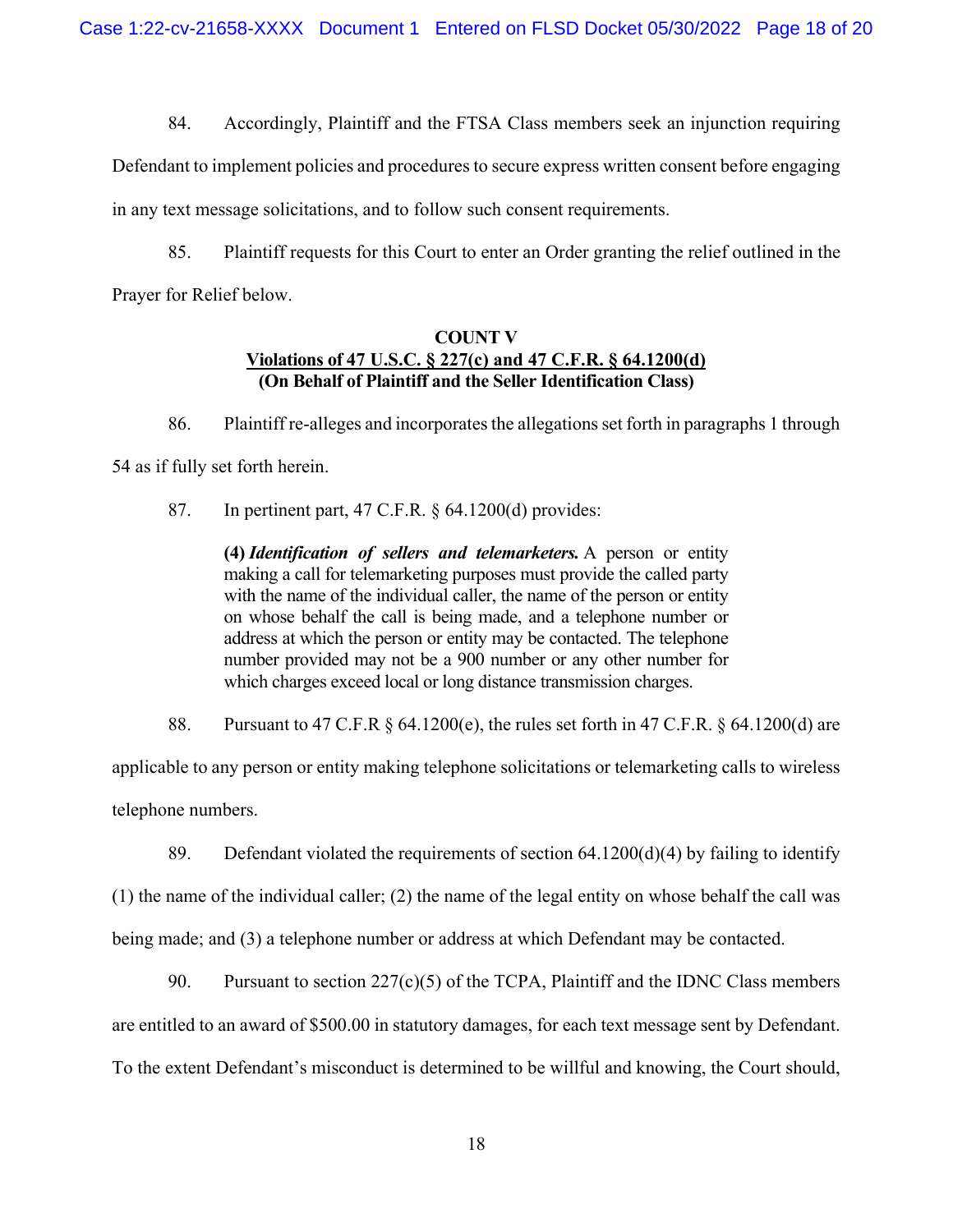pursuant to 47 U.S.C.  $\S$  227(c)(5), treble the amount of statutory damages recoverable by the members of the IDNC Class.

91. Plaintiff requests for this Court to enter an Order granting the relief outlined in the Prayer for Relief below.

### **PRAYER FOR RELIEF**

**WHEREFORE**, Plaintiff, individually and on behalf of the Class, prays for the following relief:

- a) An order certifying this case as a class action on behalf of the Classes as defined above, and appointing Plaintiff as the representative of the Classes and Plaintiff's counsel as Class Counsel;
- b) An award of statutory damages for Plaintiff and each member of the Classes as applicable under the FTSA and/or TCPA;
- c) An order declaring that Defendant's actions, as set out above, violate the FTSA and TCPA;
- d) An injunction requiring Defendant to cease all telephonic sales calls made without express written consent, and to otherwise protect the interests of the Class;
- e) An injunction requiring Defendant to comply with 47 C.F.R. § 64.1200(d) by (1) maintaining the required written policies; (2) providing training to their personnel engaged in telemarketing; and (3) maintaining a do-not-call list
- f) Such further and other relief as the Court deems necessary.

# **JURY DEMAND**

Plaintiff, individually and on behalf of the Class, hereby demand a trial by jury.